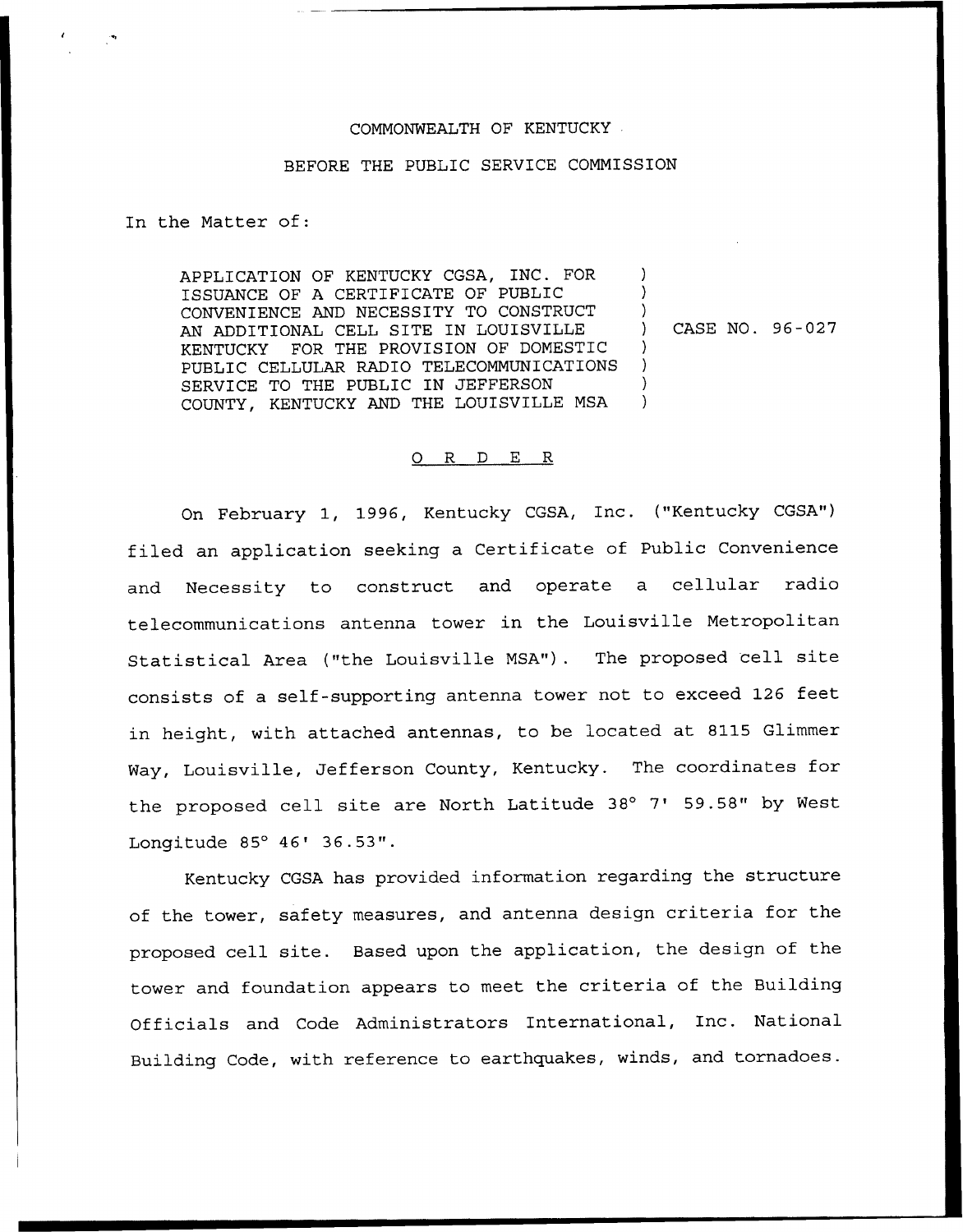Pursuant to KRS 100.324(1), the proposed cell site's construction is exempt from local zoning ordinances. However, Kentucky CGSA has notified the Louisville and Jefferson County Planning Commission of the proposed construction. Kentucky CGSA has filed applications with the Federal Aviation Administration ("FAA") and the Kentucky Airport Zoning Commission ("KAZC") seeking approval for the construction and operation of the proposed cell site. Both applications are pending.

Kentucky CGSA has filed notices verifying that each person who owns property or resides within 500 feet of the proposed cell site has been notified of the pending construction. The notice solicited any comments and informed the property owners and residents of their right to intervene. In addition, Kentucky CGSA has posted notice of the proposed construction in a visible location for at least two weeks after filing its application. To date, no comments have been received by the Commission.

Pursuant to KRS 278.280, the Commission is required to determine proper practices to be observed when it finds, upon complaint or on its own motion, that the facilities of any utility subject to its jurisdiction are unreasonable, unsafe, improper, or insufficient. To assist the Commission in its efforts to comply with this mandate, Kentucky CGSA should notify the Commission if it does not use this antenna tower to provide cellular radio telecommunications services in the manner set out in its application and this Order. Upon receipt of such notice, the Commission may, on its own motion, institute proceedings to

 $-2-$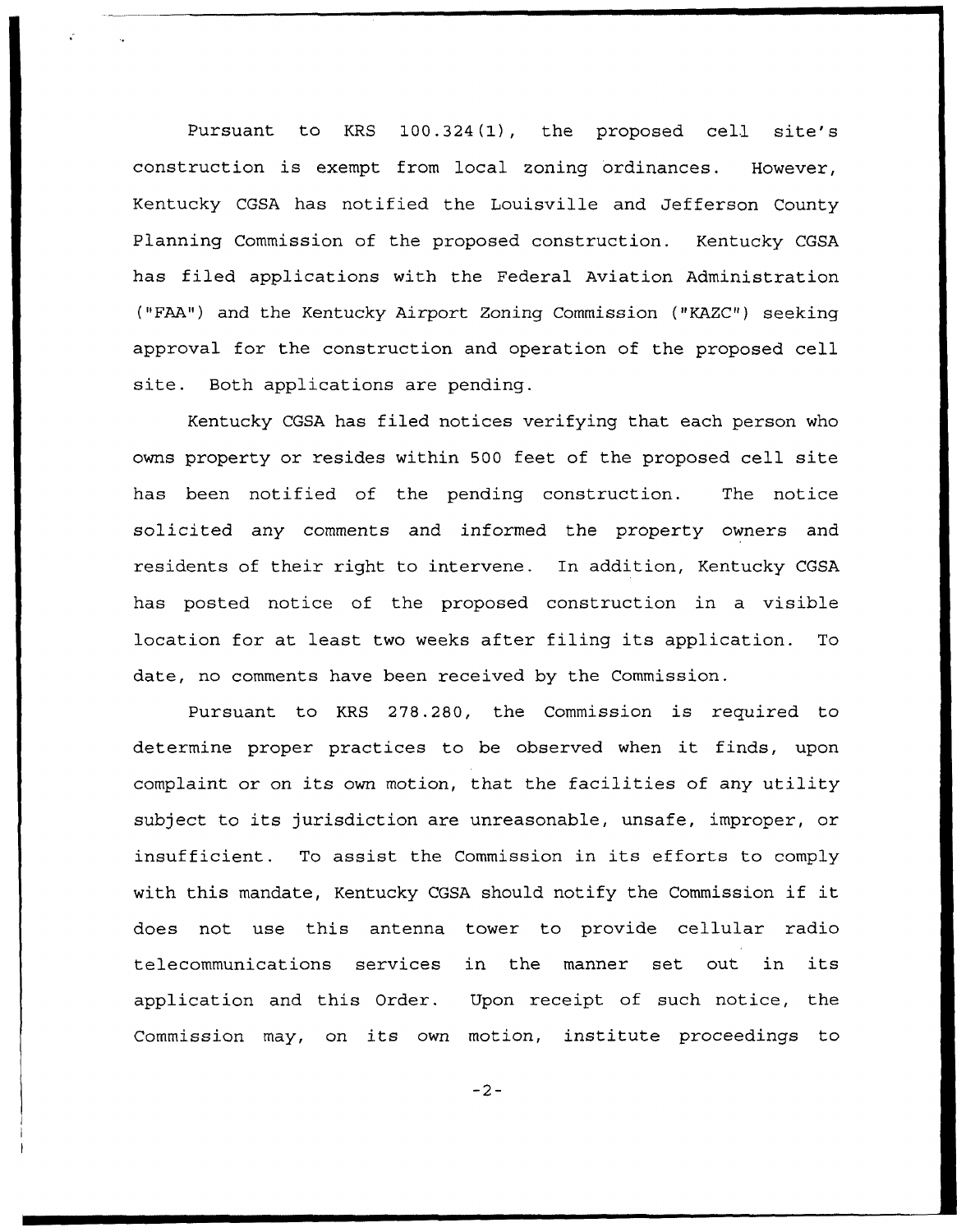consider the proper practices, including removal of the unused antenna tower, which should be observed by Kentucky CGSA.

The Commission, having considered the evidence of record and being otherwise sufficiently advised, finds that Kentucky CGSA should be granted a Certificate of Public Convenience and Necessity to construct and operate the proposed cell site in the Louisville MSA under its currently approved tariff.

IT IS THEREFORE ORDERED that:

1. Kentucky CGSA be and it hereby is granted <sup>a</sup> Certificate of Public Convenience and Necessity to construct and operate a self-supporting antenna tower not to exceed 126 feet in height, with attached antennas, to be located at 8115 Glimmer Way, Louisville, Jefferson County, Kentucky. The coordinates for the proposed cell site are North Latitude 38° 7' 59.58" by West Longitude 85° 46' 36.53".

2. Kentucky CGSA shall file <sup>a</sup> copy of the final decisions regarding its pending FAA and KAZC applications for the proposed construction within 10 days of receiving these decisions.

3. Kentucky CGSA shall immediately notify the Commission in writing, if, after the antenna tower is built and utility service is commenced, the tower is not used for a period of <sup>3</sup> months in the manner authorized by this Order.

 $-3-$